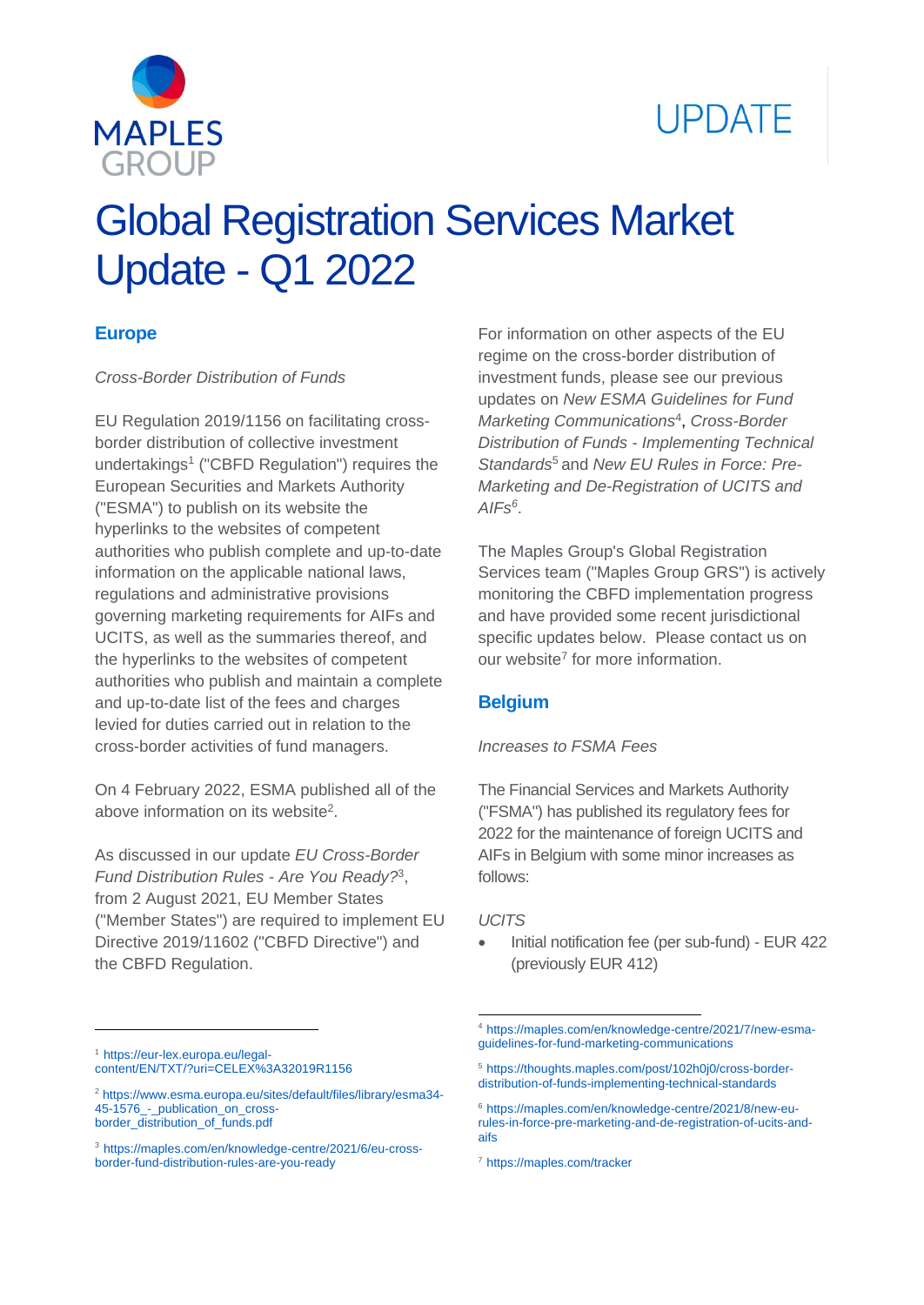# **UPDATE**

 Annual maintenance fee - EUR 2,887 (previously EUR 2,815)

#### *AIFs*

- AIFs distributed to retail investors EUR 422 (previously EUR 412)
- Self-managed licensed third country AIFs distributed to professional investors – EUR 525 (previously EUR 512)
- Basis maintenance fee for all AIFs distributed to retail investors – EUR 18,029 (previously EUR 17,579)
- Self-managed licensed EEA AIFs distributed to retail investors (differs based on assets under management).

## **Italy**

#### *Increases to CONSOB Fees*

On 7 February 2022, the Italian regulator CONSOB published resolution n. 22135 setting out CONSOB's supervisory contribution amounts for 2022. There have been slight increases for both UCITS and AIFs annual fees as follows (with fees applying per sub-fund or per standalone fund as relevant):

#### *UCITS*

- Foreign UCITS distributed to professional investors – EUR 914
- Foreign UCITS distributed to the public EUR 1,974
- Foreign UCITS with subscribers residing in Italy and that were closed for subscription before 3 January 2022 – EUR 1,396

#### *AIFs*

- Foreign AIF distributed to professional investors – EUR 914
- Foreign AIF distributed to the public EUR 1,802
- Foreign ELTIF distributed to the public EUR 1,974
- Foreign ELTIF with subscribers residing in Italy and that were closed for subscription before 3 January 2022 – EUR 1,396

The fees shall be paid upon receipt of CONSOB's payment notice and no later than 15 April 2022. Full information is available here<sup>8</sup>.

#### *Public Consultation on Amendments to the Italian Issuers' Regulation*

On 11 February 2022, CONSOB launched a public consultation concerning proposed amendments to Regulation no. 11971 of May 14, 1999 (the "Issuers' Regulation") aimed at aligning the CONSOB secondary legislation with the CBFD Directive and EU Regulation 2019/1156 on the cross-border distribution of funds (the "Consultation"). The Consultation was open until 11 March 2022 and the amended Issuers' Regulation is expected to be adopted in the second quarter of 2022.

Although under the CBFD Directive it is technically no longer necessary to appoint a paying agent in Italy for the marketing of UCITS and AIFs to retail investors (such services may be provided by the UCITS / AIFM itself or by a third party), consideration will need to be given as to whether commercially the same level of service will be provided to Italian investors in such circumstances. As such, it is possible that further clarity on this may be issued by CONSOB before the publication of the final Issuers' Regulation.

## **Luxembourg**

1

*Increases to CSSF Fees*

The Luxembourg regulator ("CSSF") updated its Grand-Ducal Regulation on 17 December 2021 with increases to both initial registration and annual maintenance fees with effect from 1 January 2022 as follows:

<sup>8</sup> [https://www.consob.it/web/consob-and-its-activities/other](https://www.consob.it/web/consob-and-its-activities/other-regulatory-measures/documenti/english/resolutions/res22135.htm)[regulatory-](https://www.consob.it/web/consob-and-its-activities/other-regulatory-measures/documenti/english/resolutions/res22135.htm)

[measures/documenti/english/resolutions/res22135.htm](https://www.consob.it/web/consob-and-its-activities/other-regulatory-measures/documenti/english/resolutions/res22135.htm)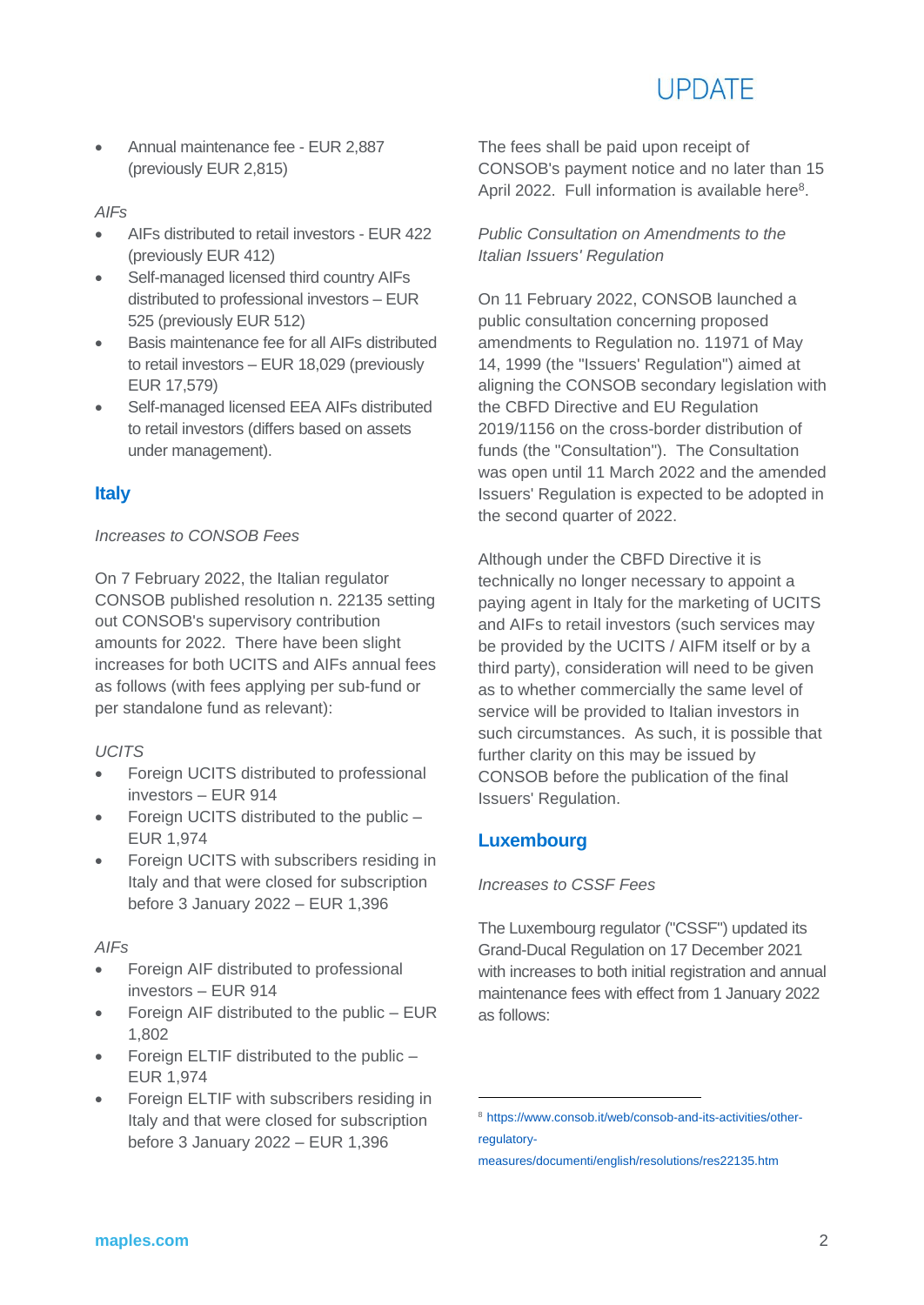# **UPDATE**

*Registration Fees*

- Single UCITS or AIF EUR 3,000 (previously EUR 2,650)
- Umbrella UCITS or AIF EUR 5,500 (previously EUR 5,000)

*Annual Maintenance Fees*

- Single UCITS or AIF EUR 3,000 (previously EUR 2,650)
- Umbrella UCITS or AIF EUR 5,500 (previously EUR 5,000)

More information is available here<sup>9</sup> (only available in French).

#### **Switzerland**

#### *Asset Management Association Switzerland Publishes Revised Self-Regulation*

Further to our update on *Proposed Changes to Swiss Distribution Rules*<sup>10</sup> and related updates issued in Q3 2020<sup>11</sup>, Q4 2020<sup>12</sup>, Q3 2021<sup>13</sup> and Q4 2021<sup>14</sup>, the Asset Management Association Switzerland ("AMAS") published a revised version of its self-regulation, which is the result of the revision of the Swiss Collective Investment Schemes Act ("CISA") triggered by the Swiss Financial Services Act ("FinSA") and the Swiss Financial Institutions Act ("FinIA"). This included revisions to the code of conduct, guidelines for real estate funds and technical guidelines which entered into force on 1 January 2022 replacing the previous minimum standard.

<sup>12</sup> [https://maples.com/en/knowledge-centre/2021/1/global](https://maples.com/en/knowledge-centre/2021/1/global-registration-services---market-update-q4-2020)[registration-services---market-update-q4-2020](https://maples.com/en/knowledge-centre/2021/1/global-registration-services---market-update-q4-2020)

The code of conduct, which forms the core of the AMAS self-regulation setting out the rules of conduct applicable to funds, is now limited to rules of conduct at the product level (rather than the point of sale) and includes rules on transparency, loyalty, conflicts of interests, disclosures of retrocessions and rebates and best execution rules. It applies to fund management companies, Swiss representatives of foreign collective investment schemes and investment managers of collective assets. It is expected that the revised code of conduct will be indirectly imposed on foreign institutions such as to foreign funds by their Swiss representatives, to the extent applicable, and to foreign delegated asset managers of Swiss funds by the relevant fund management company.

This revised AMAS self-regulation is of particular practical importance, due to the recognition by the Swiss Financial Market Supervisory Authority ("FINMA") of several minimum standards to which all market participants have to adhere. These revisions impact both Swiss and foreign market participants in the funds industry.

The model information for investors in Switzerland, i.e. the document typically styled as a Swiss Country Supplement / Addendum, has been updated to simplify the approval process for foreign collective investment schemes for non-qualified investors. Impacted foreign collective investment schemes must include the minimum content required by law and the selfregulation regime into their prospectus. This may necessitate prospectus and financial reports updates. AMAS recommends adopting this new wording as quickly as possible.

For foreign funds and their Swiss representatives, the smooth adaptation of the existing model distribution agreement to the revised new template will be a key priority particularly where it is intended to terminate the Swiss representative and paying agent agreement without any gap in the contractual framework for VAT exemption purposes.

 $\overline{a}$ 

<sup>9</sup> [https://data.legilux.public.lu/file/eli-etat-leg-rgd-2021-12-17](https://data.legilux.public.lu/file/eli-etat-leg-rgd-2021-12-17-a919-jo-fr-pdf.pdf?utm_campaign=email-211222-9f0bf) [a919-jo-fr-pdf.pdf?utm\\_campaign=email-211222-9f0bf](https://data.legilux.public.lu/file/eli-etat-leg-rgd-2021-12-17-a919-jo-fr-pdf.pdf?utm_campaign=email-211222-9f0bf)

<sup>10</sup> [https://maples.com/en/knowledge-centre/2019/4/proposed](https://maples.com/en/knowledge-centre/2019/4/proposed-changes-to-swiss-distribution-rules)[changes-to-swiss-distribution-rules](https://maples.com/en/knowledge-centre/2019/4/proposed-changes-to-swiss-distribution-rules)

<sup>11</sup> [https://maples.com/en/knowledge-centre/2020/10/grs](https://maples.com/en/knowledge-centre/2020/10/grs-market-update-q3-2020)[market-update-q3-2020](https://maples.com/en/knowledge-centre/2020/10/grs-market-update-q3-2020)

<sup>13</sup> [https://maples.com/en/knowledge-centre/2021/10/grs](https://maples.com/en/knowledge-centre/2021/10/grs-market-update-q3)[market-update-q3](https://maples.com/en/knowledge-centre/2021/10/grs-market-update-q3)

<sup>14</sup> [https://maples.com/en/knowledge-centre/2022/1/global](https://maples.com/en/knowledge-centre/2022/1/global-registration-service---q4-market-update)[registration-service---q4-market-update](https://maples.com/en/knowledge-centre/2022/1/global-registration-service---q4-market-update)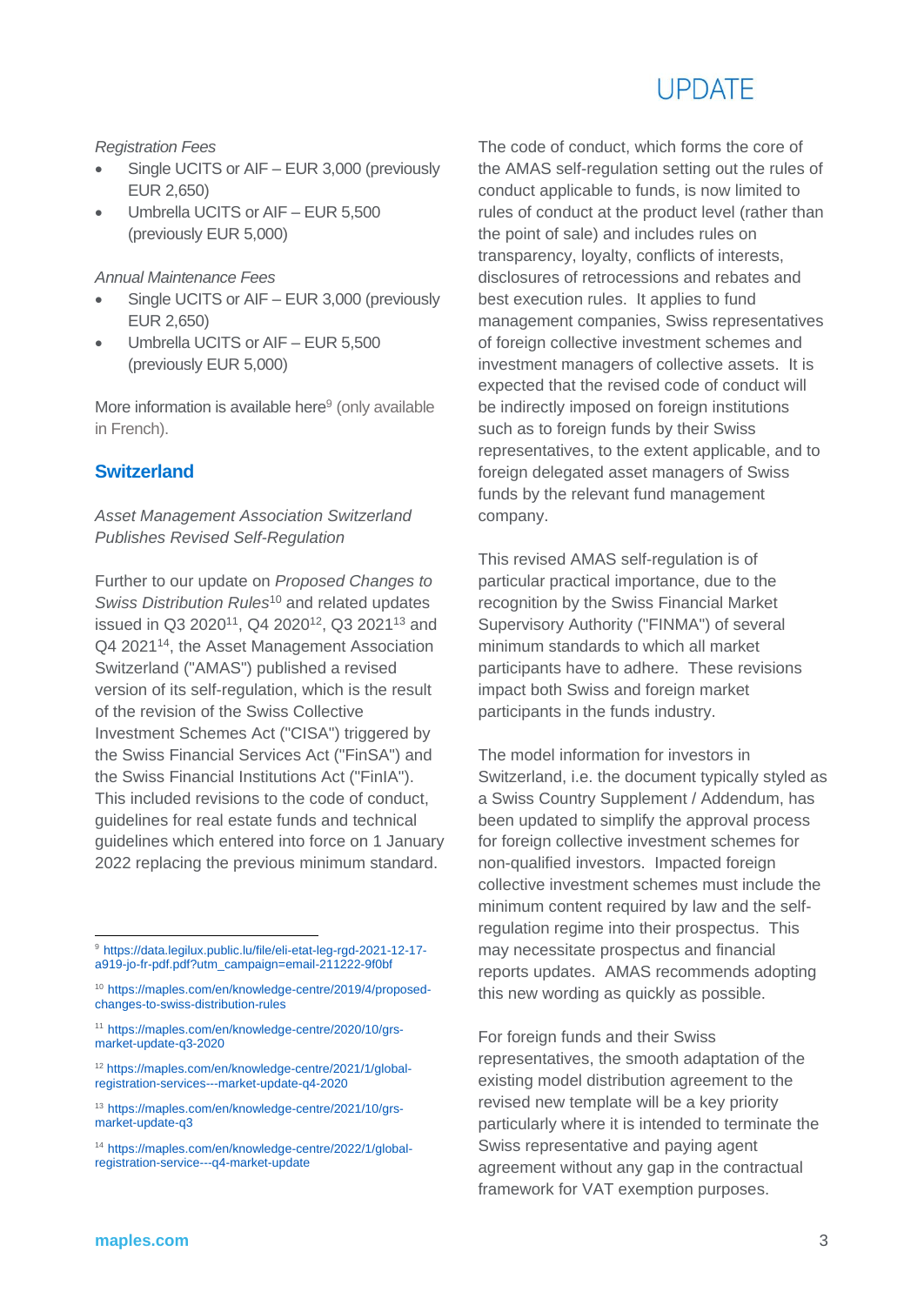# **UPDATE**

### **UK**

#### *UK Financial Conduct Authority Increases Initial Registration Fees*

On 10 January 2022, the UK Financial Conduct Authority *("*FCA") updated its Policy Statement 2022: FCA Authorisation Application Fees with increases to certain initial registration fees which took effect on 24 January 2022 as follows:

#### *Initial Registration Fees*

- Umbrella UCITS £2500 (previously £1200)
- Single AIF under Regulation 58 £250 (previously £125)

For the avoidance of doubt, there have been no changes to the charges imposed under Regulation 57 and Regulation 59 applications with such fees remaining at £250 per AIF.

The FCA have further advised that changes to annual regulatory levies are due to be issued in March / April 2022. More information is available here<sup>16</sup>.

#### *FCA Approach to TPR Firms Operating in the UK*

As outlined in our prior update, *FCA: Approach to TPR Firms Operating in the UK*<sup>17</sup> , on 18 and 21 January 2022, the FCA published its approach to European firms in the temporary permissions regime ("TPR") and on TPR firms that do not meet its expectations.

By way of reminder, the purpose of the TPR was to ensure that European firms operating in the UK via a passport when the Brexit transition period ended, could continue operating temporarily while they seek full authorisation in the UK. The update sets out the FCA's approach to TPR firms and the actions the FCA

may take where firms do not meet the FCA's expectations, including where a TPR firm:

- misses its landing slot;
- fails to respond to mandatory information requests;
- does not intend to apply for full authorisation; or
- whose authorisation application is refused.

The FCA noted that it has already cancelled the temporary permissions of four firms who did not respond to mandatory information despite multiple requests. The FCA reminds firms that any firm whose permissions have been cancelled are not permitted to conduct regulated business in the UK and to do so would be committing a criminal offence.

On 31 January 2022, the FCA updated its website page regarding "Considerations for firms that are intending to seek authorisation in the UK and thereby leave the TPR" that had not yet sent the FCA their notice of intention to leave the TPR should do so as a matter of urgency. Further information is available here<sup>18</sup>.

#### *United Kingdom's Overseas Fund Regime in Effect*

The UK Government published the Financial Services Act 2021 (Commencement No. 4) Regulations 2022 ("Regulations") bringing the Overseas Fund Regime ("OFR") into effect on 23 February 2022.

The OFR will allow collective investment schemes authorised in approved countries, including EU UCITS to market in the UK based on a comparison of HM Treasury's overall view of the other country's regulatory regime. We expect that both Ireland and Luxembourg will qualify with the equivalence regime and that the OFR will be the immediate route to allow Irish and Luxembourg domiciled UCITS to target retail investors.

 $\overline{a}$ <sup>16</sup> [https://www.fca.org.uk/publications/policy-statements/ps22-1](https://www.fca.org.uk/publications/policy-statements/ps22-1-fca-authorisation-application-fees-new-structure) [fca-authorisation-application-fees-new-structure](https://www.fca.org.uk/publications/policy-statements/ps22-1-fca-authorisation-application-fees-new-structure)

<sup>17</sup> [https://thoughts.maples.com/post/102hgyl/fca-approach-to](https://thoughts.maples.com/post/102hgyl/fca-approach-to-tpr-firms-operating-in-the-uk)[tpr-firms-operating-in-the-uk](https://thoughts.maples.com/post/102hgyl/fca-approach-to-tpr-firms-operating-in-the-uk)

<sup>-</sup><sup>18</sup> [https://www.fca.org.uk/brexit/temporary-permissions-regime](https://www.fca.org.uk/brexit/temporary-permissions-regime-tpr/considerations-firms-leaving#revisions)[tpr/considerations-firms-leaving#revisions](https://www.fca.org.uk/brexit/temporary-permissions-regime-tpr/considerations-firms-leaving#revisions)